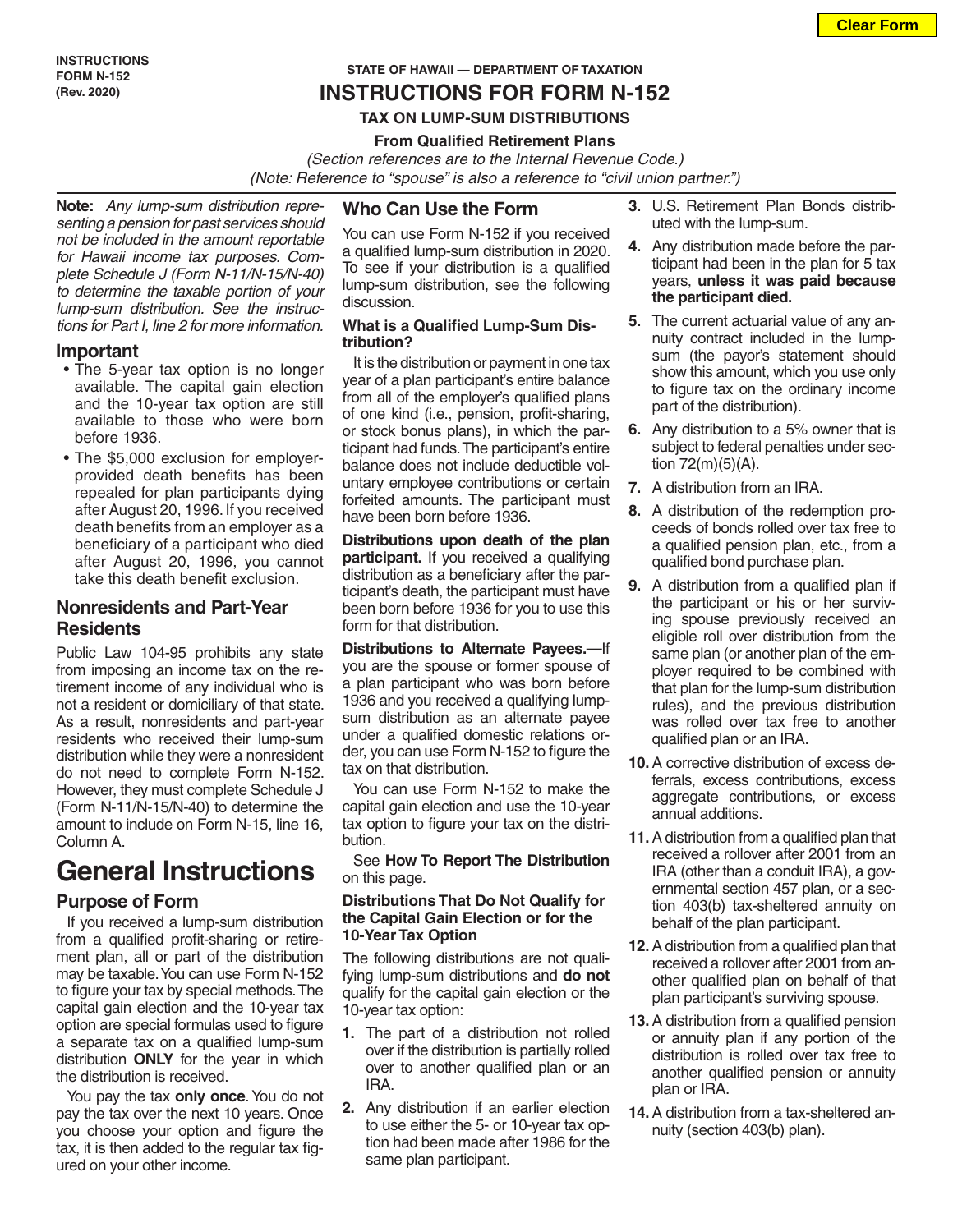## **How To Report the Distribution**

If you qualify to use Form N-152 attach it to Form N-11, N-15, or N-40 (estates or trusts). The payor should have given you a federal Form 1099-R, Distributions From Pensions, Annuities, Retirement or Profit–Sharing Plans, IRAs, Insurance Contracts, etc., or other statement that shows the amounts to use in completing the form. The following choices are available to you:

- **1. Capital Gain Election.** If the plan participant was born before 1936, and there is an amount shown on Form 1099-R, Box 3 (capital gain), you can use Part II of this form to make the capital gain election. When you complete Part II, you are electing to report the capital gain portion as a long-term capital gain. See **Capital Gain Election** on this page and Part II, line 9, instructions on page 3 for details.
- **2. 10-Year Tax Option.** If the plan participant was born before 1936, you can use Part III to figure your tax on the lump-sum distribution. You can use this option whether or not you make the capital gain election described on this page.

**Where to Report. —** Depending on which parts of Form N-152 you choose to use, report amounts from your 1099- R either directly on your tax return (Form N-15 or Form N-40) or on Form N-152. (*Note: Form N-11 filers, see* **Instructions for Form N-11 Filers** *on this page).*

- If you choose **not** to use **any** part of Form N-152, report the taxable portion of the distribution from Schedule J (Form N-11/N-15/N-40), line 22 on Form N-15, line 16, Column A; or Form N-40, line 8.
- If you choose **not** to use Part III of Form N-152, but you do use Part II to make the capital gain election, report only the taxable ordinary income part of the distribution on Form N-15, line 16, Column A; or on Form N-40, line 8. The taxable ordinary income portion of the distribution is determined by subtracting the taxable capital gain portion from the total taxable distribution.
- If you choose to use Part III of Form N-152, do not include on Form N-15, line 16, Column A; or on Form N-40, line 8, the taxable ordinary income amount you use in the tax computation on this form.

In addition, if you make the capital gain election (Form N-152, Part II), do not include the capital gain amount from Form

1099-R, Box 3, or from Form N-152, line 11, on Form N-15, line 16, Column A; or Form N-40, line 8.

The entries in other boxes on Form 1099-R may also apply in completing Form N-152:

- Box 6, Net Unrealized Appreciation (NUA). See page 3 for details on how to treat this amount.
- Box 8, other, current actuarial value of an annuity.

If applicable, get the amount of federal estate tax paid attributable to the taxable part of the lump-sum distribution from the administrator of the deceased's estate.

For more details, see federal Publication 575.

#### **Instructions for Form N-11 Filers**

- If you choose **not** to use **any** part of Form N-152, complete Schedule J (Form N-11/N-15/N-40) through line 24.
- If you choose not to use Part III of Form N-152, but you do use Part II to make the capital gain election, enter the taxable ordinary income portion on line B of the **Form N-11 Filers Worksheet** on page 4. The taxable ordinary income portion of the distribution is determined by subtracting the taxable capital gain portion from the total taxable distribution.
- If you choose to use Part III of Form N-152, **do not** enter the taxable ordinary income amount you use in the tax computation on this form on the **Form N-11 Filers Worksheet**.
- If you make the capital gain election (Form N-152, Part II), enter the capital gain amount from Form N-152, line 11, on line A of the **Form N-11 Filers Worksheet**.

## **How Often You Can Use Form N-152**

**After 1986, you may use Form N-152 only once** for each plan participant. If you receive more than one lump-sum distribution for the same plan participant in one tax year, you must treat all those distributions the same way. Combine them on a single Form N-152.

If you make an election as a beneficiary of a deceased participant, it does not affect any election you can make for qualifying lump-sum distributions from your own plan. You can also make an election as the beneficiary for more than one qualifying person.

**Example:** Your mother and father died and each was born before 1936. Each had a qualifying plan for which you are the beneficiary. You also received a qualifying lump-sum distribution from your own plan and you were born before 1936. You may make an election for each of the distributions; one for yourself, one as the beneficiary of your father, and one as the beneficiary of your mother. It does not matter if the distributions all occur in the same year or in different years. File a separate Form N-152 for each participant's distribution(s).

**Note:** *An election on Form N-152, or Form N-162 for distributions received before 1987, while you were under age 59-1/2, does not preclude any election you can make for distributions received after 1986.*

## **When You Can File Form N-152**

You can file Form N-152 with either an original or an amended return. For an amended return, you generally must file within 3 years after the date the original return was filed or within 2 years after the date the tax was paid, whichever is later, to use any part of Form N-152.

## **Capital Gain Election**

If the plan participant was born before 1936 and the distribution includes a capital gain, you can either (1) make the capital gain election in Part II, or (2) treat the capital gain as ordinary income.

Only the taxable amount of distributions resulting from pre-1974 participation qualifies for capital gain treatment. The capital gain amount should be shown on Form 1099-R, Box 3 (capital gain). If there is an amount on Form 1099-R, Box 6 (net unrealized appreciation), part of it may also qualify for capital gain treatment. Use the NUA Worksheet on page 3 to figure the taxable capital gain part of NUA if you make the election to include NUA in your taxable income.

You may report the ordinary income portion of the distribution on Form N-15, line 16, Column A; or Form N-40, line 8; or you may elect to figure the tax using the 10-year tax option. The ordinary income portion is the amount from Form 1099-R, Box 2a, minus the amount from Box 3 of that form.

**Net Unrealized Appreciation (NUA).** — Normally, NUA in employer securities received as part of a lump-sum distribution is not taxable until the securities are sold. However, you can elect to include NUA in taxable income in the year received.

The total amount to report as NUA should be shown in Form 1099-R, Box 6. Part of the amount in Box 6 will qualify for capital gain treatment if there is an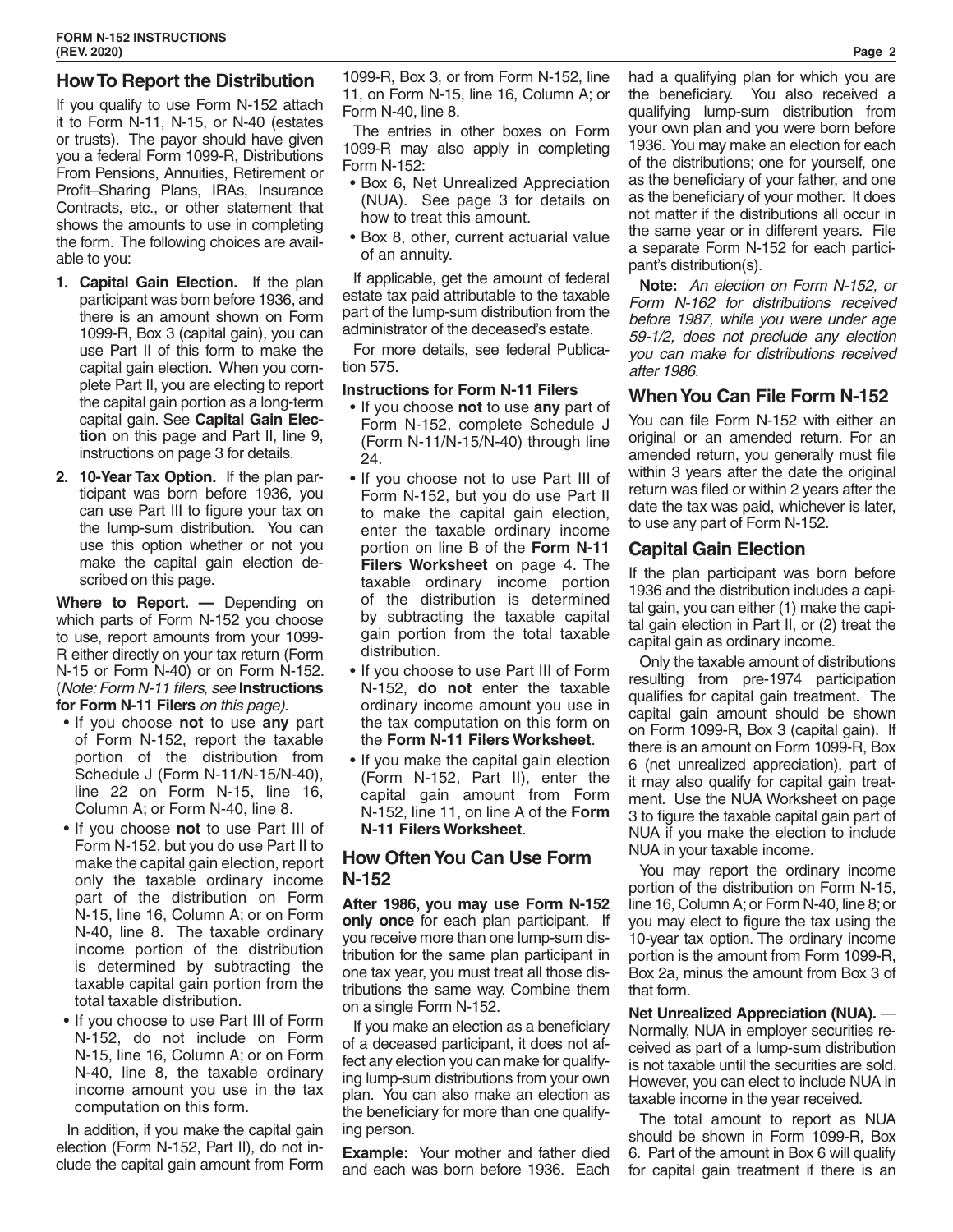amount in Form 1099-R, Box 3, and you elect to include the NUA in current income.

To figure the total taxable amount subject to capital gain treatment including the NUA, complete the NUA Worksheet on page 3.

See the **Specific Instructions** for more information on line entries.

# **Specific Instructions**

**Name of Recipient of Distribution and Identifying Number. —** At the top of Form N-152, fill in the name and identifying number of the recipient of the distribution.

If you received more than one qualifying distribution in 2020 for the same plan participant, add them and figure the tax on the total amount. If you received qualified distributions in 2020 for more than one participant, file a separate Form N-152 for the distributions of each participant.

If you and your spouse are filing a joint return and each has received a lump-sum distribution, complete and file a separate Form N-152 for each spouse's election, and combine the tax on Form N-11, line 27; or Form N-15, line 44.

If you are filing for a trust that shared the distribution only with other trusts, figure the tax on the total lump-sum first. The trusts then share the tax in the same proportion that they shared the distribution.

If the distribution is made to more than one beneficiary, follow the instructions under **Multiple Recipients of a Lump-Sum Distribution** on page 4.

## **Part I**

**Line 2.—** Income received as a pension for past services is not subject to Hawaii income tax. Only that portion of a retirement or profit-sharing plan that is received because of your retirement or the death of the employee and is paid for by the employer is considered a pension for this purpose. If you did not contribute to the cost of the plan, i.e., your employer paid the entire cost, check "Yes" on line 2. No part of the distribution is subject to Hawaii income tax. Do not complete the rest of the form. If you paid part of the cost of the plan and your employer paid part of the cost, that portion considered to have been paid by your employer is a pension. The portion that you are considered to have paid is not a pension and is subject to Hawaii income tax. If you paid part of the cost of your plan, check "No" on line 2. You will need to complete Schedule J (Form N-11/N-15/N-40) to determine the taxable portion of your distribution.

**Complete Schedule J (Form N-11/N-15/N-40)** If you qualify to use this form, you will need to complete Schedule J to determine the taxable portion of your distribution. If you elect to include NUA in taxable income, include the amount from Box 6 of federal Form 1099-R in the amount on Schedule J (Form N-11/N-15/N-40), line 1.

## **Part II**

See **Capital Gain Election** on page 2 before completing Part II.

**Line 9. —** Leave this line blank if your distribution does not include a capital gain amount, **or** you do not make the capital gain election. Go to Part III.

To **make** the capital gain election, enter on line 9 the entire capital gain amount from Form 1099-R, Box 3. However, if you elect to include NUA in your taxable income, enter on line 9 the amount from line G of the NUA Worksheet on this page instead of the amount from Form 1099- R, Box 3. On the dotted line to the left of the entry space for line 9, write "NUA" and the amount from line E of the NUA Worksheet.

To **make** the capital gain election when you **are taking a death benefit exclu-** **sion** (for a participant who died before August 21, 1996), figure the amount to enter on line 11 using the **Death Benefit Worksheet** on this page.

The remaining allowable death benefit exclusion should be entered on line 16 if you choose the 10-year tax option.

**If any federal estate tax was paid on the lump-sum distribution,** you must decrease the capital gain amount by the amount of estate tax applicable to it. To figure the amount, multiply the total federal estate tax paid on the lump-sum distribution by the decimal amount from line E of the Death Benefit Worksheet. The result is the portion of the federal estate tax applicable to the capital gain amount. Subtract that amount from the capital gain amount from line H of the Death Benefit Worksheet, and enter the result on line 11. If you elected to include NUA in taxable income, subtract the portion of federal estate tax applicable to the capital gain amount from the amount on line G of the NUA Worksheet. Enter the result on line 11. Enter the remainder of the federal estate tax on line 26.

**Note:** *If you take the death benefit exclusion AND federal estate tax was paid on the capital gain amount, the capital gain* 

## **NUA Worksheet** (keep for your records)

#### *Do not complete if you do not make a capital gain election*

| <b>C.</b> Divide line A by line B and enter the result as a decimal (rounded                                                                          |  |
|-------------------------------------------------------------------------------------------------------------------------------------------------------|--|
|                                                                                                                                                       |  |
| <b>E.</b> Multiply line C by line D and enter the result (NUA subject to                                                                              |  |
| <b>F.</b> Subtract line E from line D (NUA that is ordinary income) <b>F.</b>                                                                         |  |
| <b>G.</b> Add lines A and E (total part of distribution that can receive capital<br>gain treatment). Enter the total here and on Form N-152, Part II, |  |
| On the dotted line next to line 9, write "NUA" and the amount from<br>line E above.                                                                   |  |

#### **Death Benefit Worksheet** (keep for your records)

| A. Enter the capital gain amount from Form 1099-R, Box 3. If you<br>elected to include NUA in taxable income, enter the amount from |  |
|-------------------------------------------------------------------------------------------------------------------------------------|--|
|                                                                                                                                     |  |
|                                                                                                                                     |  |
|                                                                                                                                     |  |
| <b>E.</b> Divide line C by line D and enter the result as a decimal (rounded                                                        |  |
|                                                                                                                                     |  |
|                                                                                                                                     |  |
| <b>H.</b> Subtract line G from line C. Enter the result here and on Form                                                            |  |

N-152, Part II, line 11. Write "DBE" in the amount space for line 9. **H.** 

\* Applies only for participants who died before August 21, 1996. If there are multiple recipients of the distribution, the \$5,000 maximum death benefit exclusion must be allocated among the recipients in the same proportion that they share the distribution.